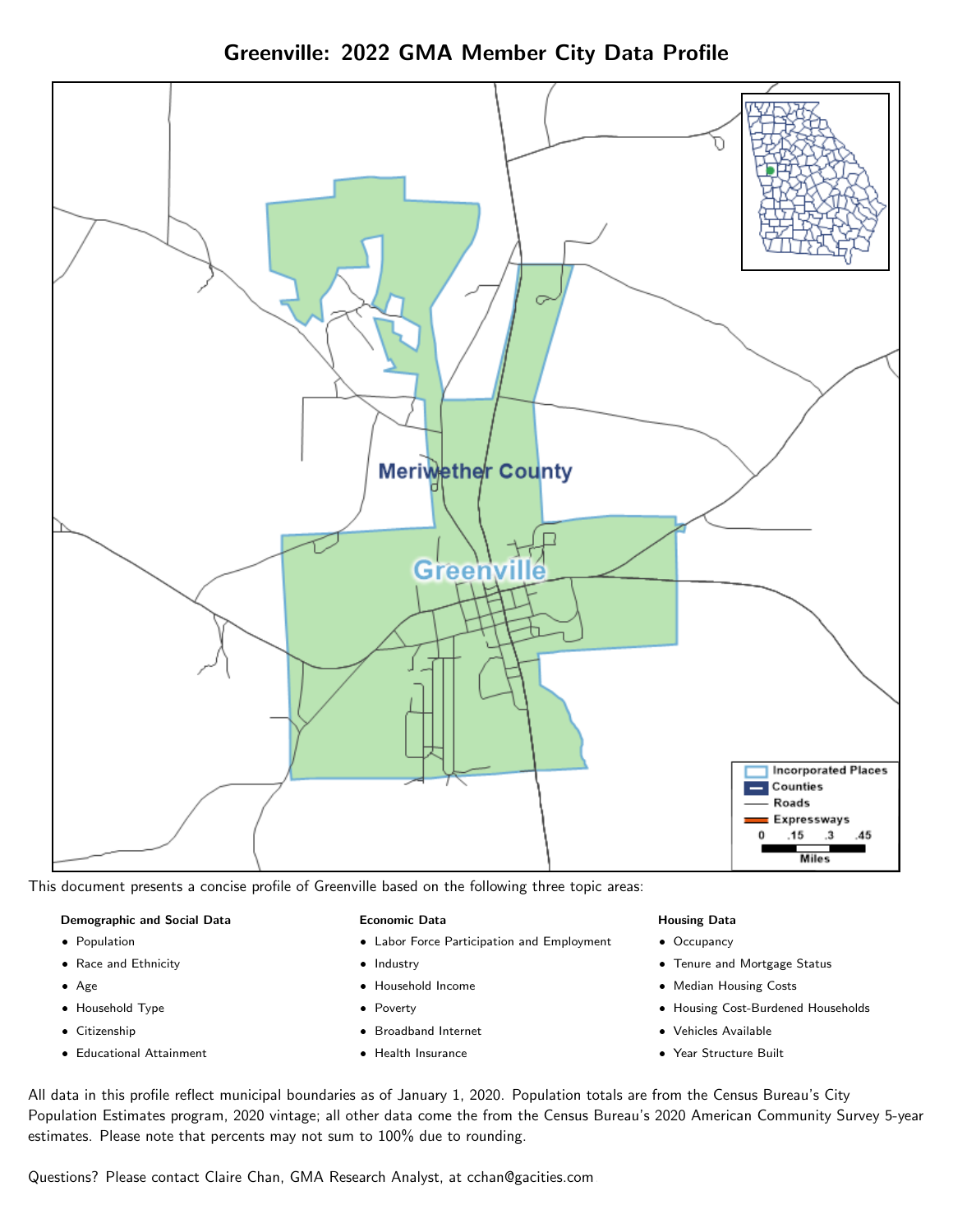# Greenville: Demographic and Social





## **Citizenship**

| <b>Native Born</b><br>100% |  |
|----------------------------|--|
|                            |  |

Race and Ethnicity



Source: U.S. Census Bureau, City Population Estimates, 2020 vintage Source: American Community Survey, 2020 5-year estimates, table B03002

## Household Type



Source: American Community Survey, 2020 5-year estimates, table B01001 Source: American Community Survey, 2020 5-year estimates, table B11001

#### Educational Attainment



Source: American Community Survey, 2020 5-year estimates, table B05002 Source: American Community Survey, 2020 5-year estimates, table B15002

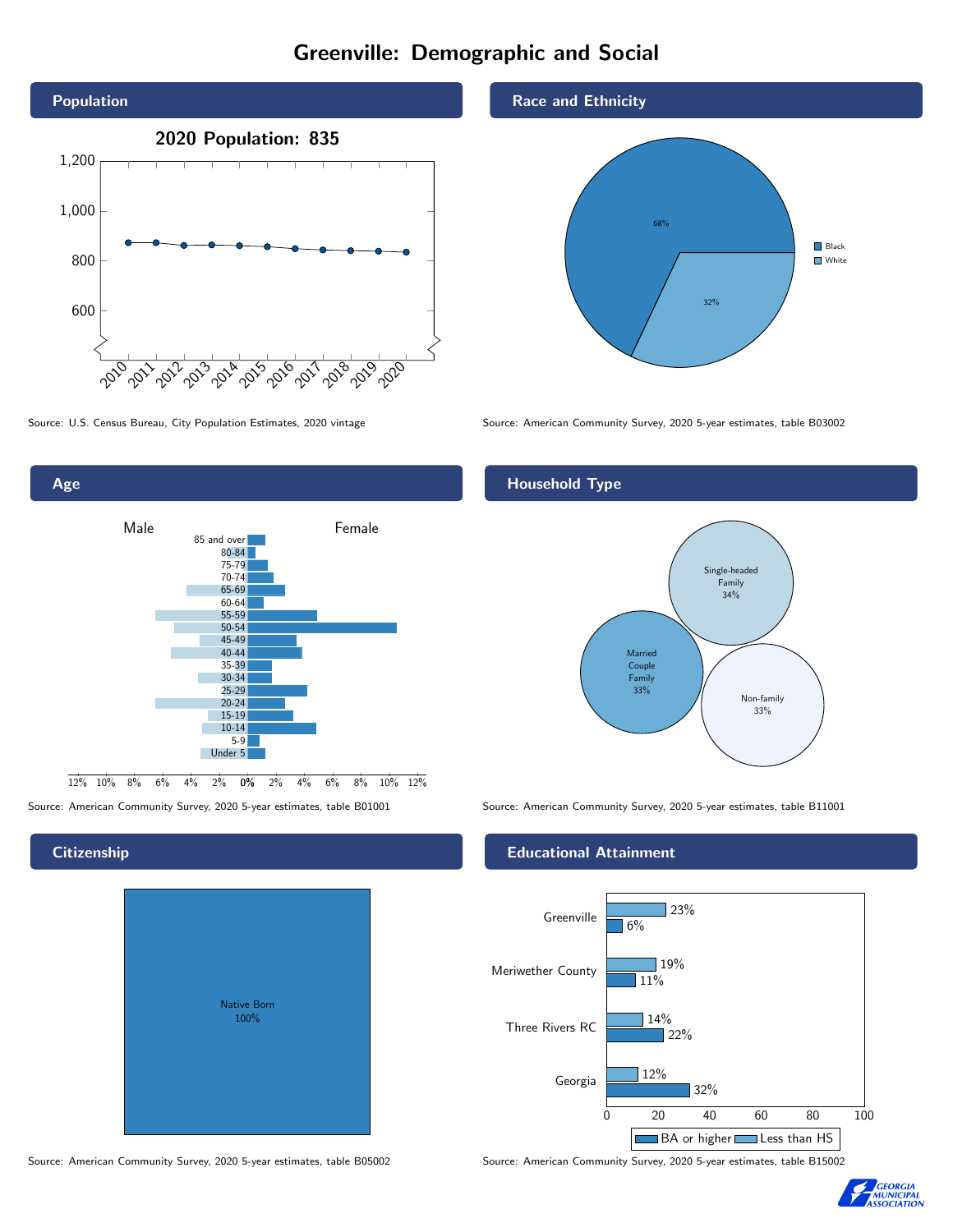# Greenville: Economic



Source: American Community Survey, 2020 5-year estimates, table B23001 Note: Unemployment rate is based upon the civilian labor force.

# Household Income 0 50,000 100,000 150,000 200,000 250,000 Georgia Three Rivers RC Meriwether County Greenville \$85,691 \$77,172 \$55,806 \$47,110 \$61,224 \$58,295 \$40,769 \$38,750 Mean Median

Source: American Community Survey, 2020 5-year estimates, tables B19013 and B19025 Source: American Community Survey, 2020 5-year estimates, table B17010

Broadband Internet No 35% Yes 65%

Industry

| Agriculture, forestry, fishing and hunting, and mining      | $0\%$ |  |
|-------------------------------------------------------------|-------|--|
| Construction                                                |       |  |
| Manufacturing                                               | 43%   |  |
| <b>Wholesale Trade</b>                                      | $1\%$ |  |
| Retail Trade                                                | 7%    |  |
| Transportation and warehousing, and utilities               |       |  |
| Information                                                 |       |  |
| Finance and insurance, real estate, rental, leasing         |       |  |
| Professional, scientific, mgt, administrative, waste mgt    |       |  |
| Educational services, and health care and social assistance |       |  |
| Arts, entertainment, recreation, accommodation, food        |       |  |
| service                                                     |       |  |
| Other services, except public administration                |       |  |
| Public administration                                       |       |  |

Source: American Community Survey, 2020 5-year estimates, table C24030

### Poverty



#### Health Insurance



Source: American Community Survey, 2020 5-year estimates, table B28002 Source: American Community Survey, 2020 5-year estimates, table B18135